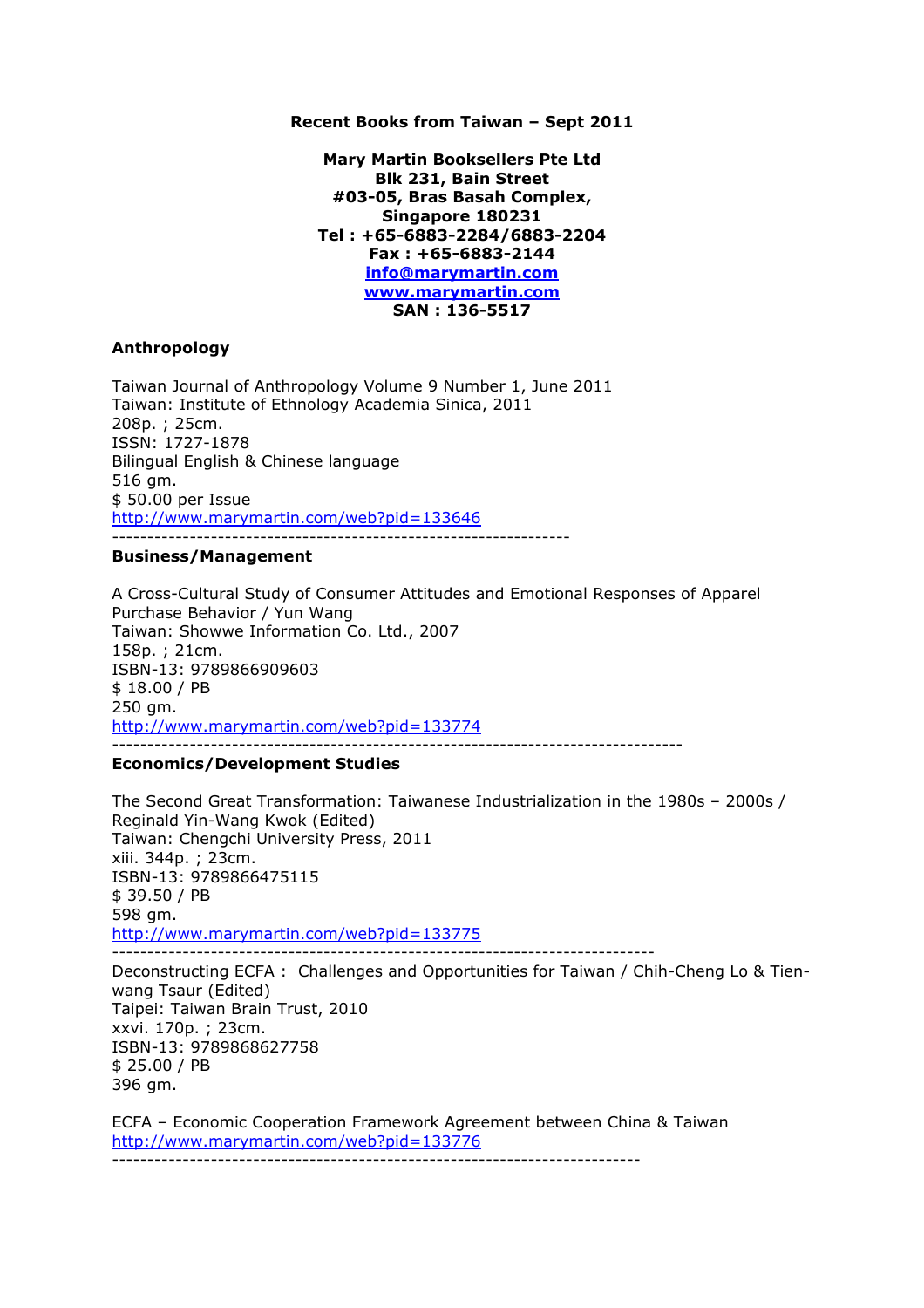# **History**

The Witnessed Account of British Resident John Dodd at Tamsui / Niki J. P. Alsford Taipei: SMC Publishing Inc., 2010 xxxv. 385p. ; 22cm. ISBN-13: 9789576387203 \$ 39.95 (PB) 626 gm.

This book celebrates British resident John Dodd entrepreneur par excellence for 19th century Formosan tea promotion and his witnessed account of the naval French blockade of northern Taiwan during the Sino-French War 1884-1885. This book also premiers the history of the Tamsui Treaty Port and its environs featuring interactions of local and foreign residents, antique maps and photographs, discovery of petroleum and gold, typhoons and weather reports, views on social and economic development, and chronology of events from the 1860s to early  $20<sup>th</sup>$  century. http://www.marymartin.com/web?pid=133777

------------------------------------------------------------------------------

A New History of Taiwan: Asia's First Republic in the New Millennium / Hung Chien-Chiao Taiwan : The Central News Agency, 2011 527p. ; 24cm. ISBN-13: 9789868663732 \$ 39.50/ PB 896 gm. http://www.marymartin.com/web?pid=133779 -------------------------------------------------------------------------------

## **Law**

Asian Journal of WTO & International Health Law and Policy Volume 6 Number 1, March 2011

Taiwan: National Taiwan University Press & Asian center for WTO & International Health Law and Policy, 2011

280p. ; 23cm. ISSN: 1819-5164

Articles:

- Navigating the Global Health Terrain: Mapping Global Health Diplomacy David P. Fidler
- The Future of the WTO: From Authoritarian "Mercantilism" to Multilevel Governance for the Benefit of Citizens? Ernst-Ulrich Patersmann
- FTAs and Safeguard Norms: Their Variation and Compatibility Won-Mog Choi
- Trade Liberalisation in Asia: Why Intra-Asian Free Trade Agreements are not Utilised by the Business Community
- Bryan Mercurio
- Elephant in the Room: Challenges of Integrating China into the WTO System Henry Gao
- The Duty to Settle in WTO Dispute Settlement Chios Carmody
- Doha Round Negotiations on Subsidy and Countervailing Measures: Potential Implications on Trade Flows in Fisher Sector
- Debashis Chakkaborty, Julien Chaisse & Animesh Kumar
- Risk and Ethical Governance of Nano-Convergence Technology: An Initial Comparision of the Technological Impact Assessment Between South Korea and Taiwan
	- Kuei-Tien Chou & Hwa-Meei Liou

\$ 90.00 Per Year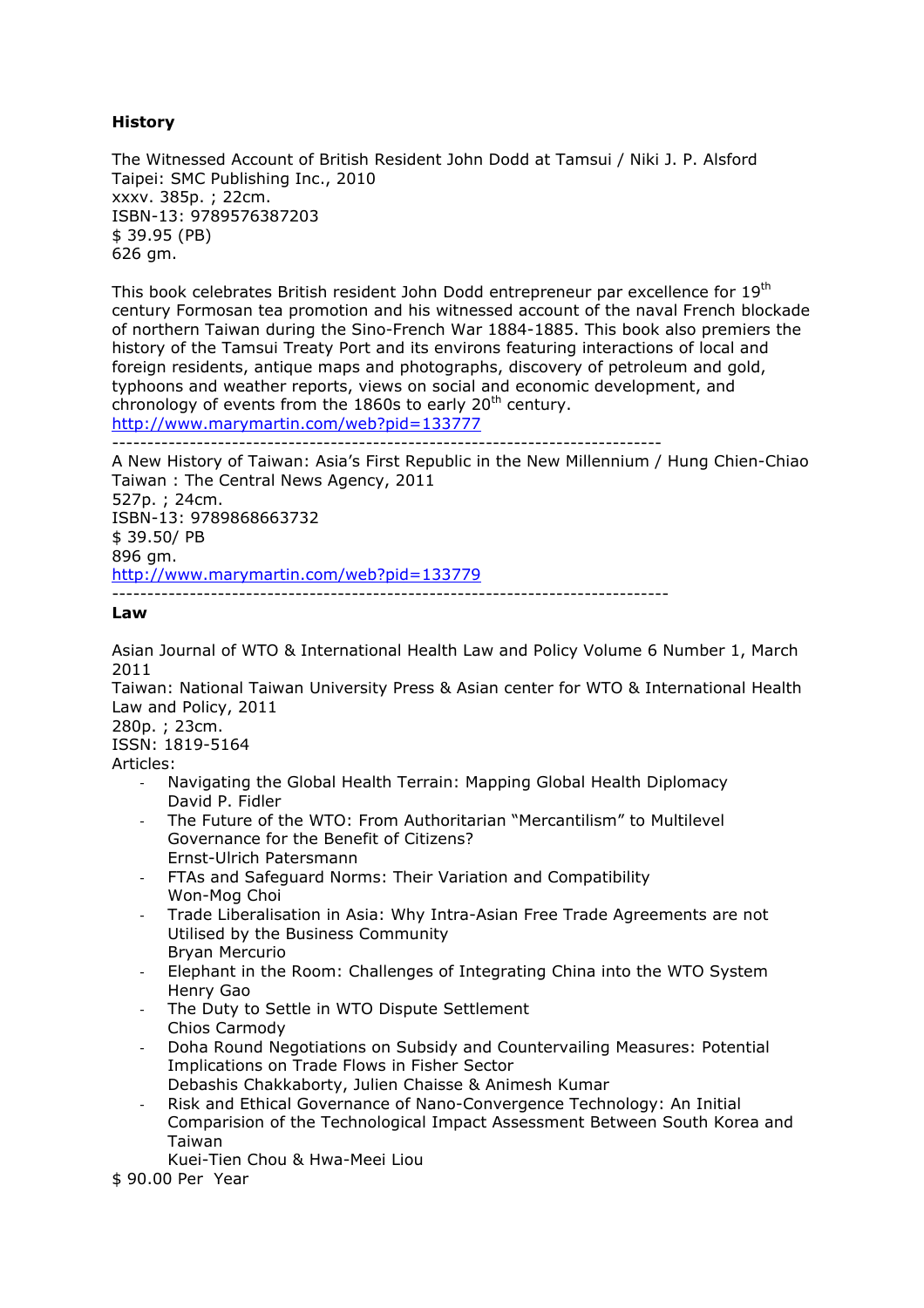http://www.marymartin.com/web?pid=133780

----------------------------------------------------------------------------

## **Linguistics**

Discourse Analysis in Chinese Composition / Man-Mian Chen Taiwan: National Institute for Compilation and Translation (ROC) Taiwan & Wanjuan Lou Books, Ltd., 2010 512p. ; 21cm. ISBN-13: 9789577396808 English & Chinese language \$ 45.00 / PB 600 gm.

Discourse analysis of Chinese composition is both vital and many-faceted. Currently, a good introductory book on the analysis of composition is an urgent necessity. http://www.marymartin.com/web?pid=133782

```
----------------------------------------------------------------------------
```
Teaching English Using the Internet and the Multiple Intelligence Approach / Kuang-yun Ting

Taiwan: Showwe Information Co. Ltd., 2007 viii. 390p. ; 21cm. ISBN-13: 9789866909610 \$ 39.95 / PB 546 gm.

This book can be regarded as a resource book for teachers who would like to apply multiple entry point approaches, a framework of multiple intelligences proposed by Gardner, in their language classes. On-line sources are particularly valuable in learning situations where teachers usually expect authentic materials. Moreover, this book builds a bridge from theory to practical approach aiming to assist teachers who believe intrinsically in the use of technology, but have not been trained in its use. http://www.marymartin.com/web?pid=1337784

-----------------------------------------------------------------------------

## **Literature**

Gothic Crossings : Medieval to Postmodern / Ya-Feng Wu and Hsin-Ying Li (Editors) Taipei: National Taiwan University Press, 2011 442p. ; 23cm. ISBN-13: 9789860270884 \$ 39.95 / PB 668 gm.

These ten essays on the theme of the Gothic, written by scholars from Taiwan and the USA and introduced by Professor David Punter of Bristol University, range across the boundaries of time, space and genre. Catching, the fluidity, openness and amorphous multiplicity of the Gothic as idea and as genre, the collection moves from medieval Gothic England and the early American colonial settlements, through High Romanticism and the Gothic variants at the turn of the  $19<sup>th</sup>$  and  $20<sup>th</sup>$  centuries, to contemporary London as a Gothic site.

http://www.marymartin.com/web?pid=133785

--------------------------------------------------------------------------------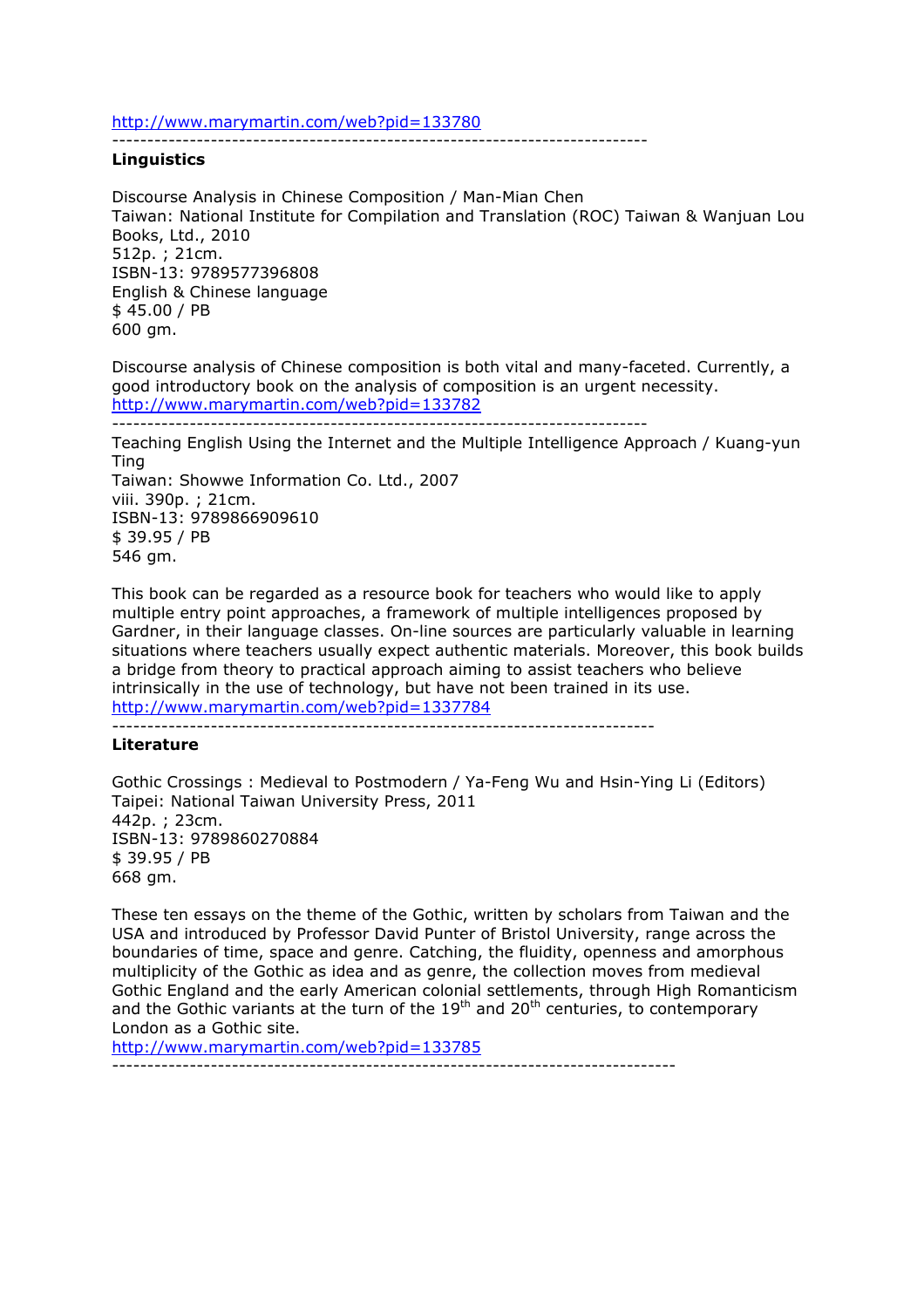NTU Studies in Language and Literature June 2011 No. 25 / Chi-she Li, (Editor) Taiwan: NTU Press & the Department of Foreign Languages and Literatures, National Taiwan University, 2011 186p. ; 23cm. Published twice a year TBT Policy Series No. 1 \$ 40.00 Per Issue 312 gm.

**Contents** 

*Women, Labor and Technology in the Late Victorian Age : Typewriting in George Gissing's 'The Odd Women and Grant Allen's The Type Writer Girl*

*Professing Anzia Yezierska : Marketing and Reading Yezierska in the 1920s*

*Language in Conrad's Heart of Darkness and Greene's A Burnt-Out-Case*

*Paterson, Pan, Satyrs and Deep Ecology*

*Language as the Ethical Other : The Spatial/Temporal Loop in the Names*

*Yuyan as Allegory/Prophecy : Visions of Ruin in Post-Misty Poetry*

--------------------------------------------------------------------------

*Semiosis of the Second Person : Representation, Extension, Usurpation*

http://www.marymartin.com/web?pid=133786

Dialogue with Monologue: A Study in Shakespearean Soliloquy (CD Included) / Ching-His Perng Taiwan: National Institute for Compilation and Translation, ROC (Taiwan), 2011 167p. ; 21cm. ISBN-13: 9789574454020 \$ 19.95 / PB 252 gm. http://www.marymartin.com/web?pid=133787 ----------------------------------------------------------------------------

#### **Maps/Atlases**

The Mapping of Taiwan: Desired Economies, Coveted Geographies / Jerome F. Keating Taipei: SMC Publishing Inc., 2011 xvi. ; 130p. ; 23 x 30cm. 89 photos, full color \$ 40.00 / HB

The Mapping of Taiwan, Desired Economies, Coveted Geographies traces how a beautiful island (Formosa, a.k.a. Taiwan) became involved in the desired economies of competing nations and how it subsequently was mapped with ever increasing accuracy and detail. http://www.marymartin.com/web?pid=133788 ------------------------------------------------------------------